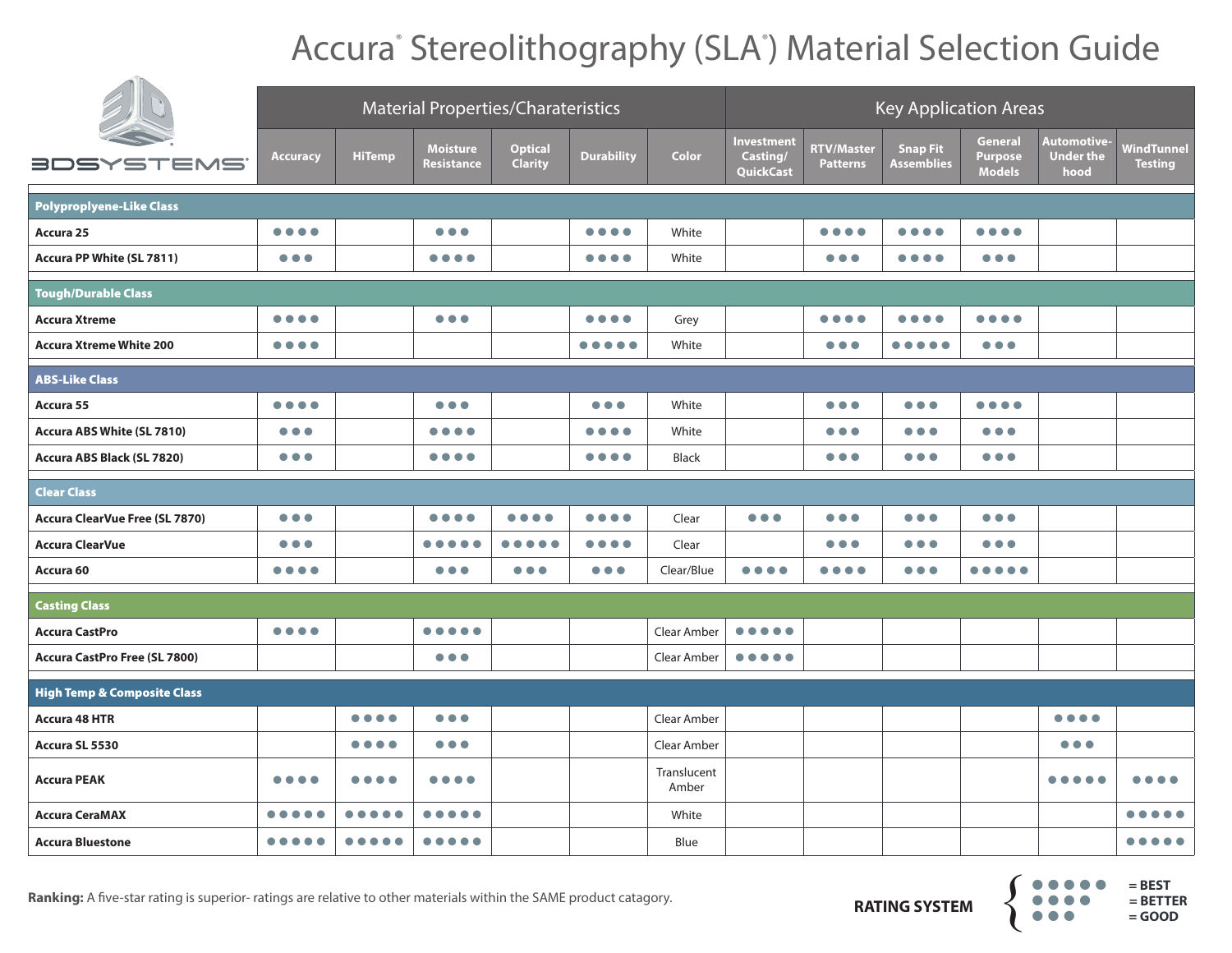

## Accura<sup>®</sup> Stereolithography (SLA®) Material Selection Guide

|                                        | <b>Viscosity</b>    | <b>Flex Modulus</b><br>(KSI) | <b>Flexural Strength</b><br>(PSI) | <b>Tensile Modulus</b><br>(KSI) | <b>Tensile Strength</b><br>(PSI) | <b>Elongation</b><br>at Break | <b>Impact Strength</b><br>(ft-lbs/in) | <b>Heat Defl. Temp</b>                        |  |  |  |
|----------------------------------------|---------------------|------------------------------|-----------------------------------|---------------------------------|----------------------------------|-------------------------------|---------------------------------------|-----------------------------------------------|--|--|--|
| 3DSYSTEMS'                             | $(Q \ 86^\circ)$ F) | ASTM D 790                   | ASTM D 790                        | ASTM D 638                      | ASTM D 638                       | ASTM D 638                    | ASTM D 256                            | ASTM D 648                                    |  |  |  |
| <b>Polyproplyene-Like Class</b>        |                     |                              |                                   |                                 |                                  |                               |                                       |                                               |  |  |  |
| Accura 25                              | 250                 | 200-240                      | 7,960-9,410                       | 230-240                         | 5,450-5,570                      | 13-20%                        | 0.4                                   | @ 66 PSI - 136-145°F<br>@ 264 PSI-124-131°F   |  |  |  |
| <b>Accura PP White (SL 7811)</b>       | 210                 | 284-299                      | 9,280-9,570                       | 294-323                         | 5,800-6,090                      | 7-13%                         | $0.78 - 1.10$                         | @ 66 PSI-117°F                                |  |  |  |
| <b>Tough/Durable Class</b>             |                     |                              |                                   |                                 |                                  |                               |                                       |                                               |  |  |  |
| <b>Accura Xtreme</b>                   | 250-300             | 220-300                      | 7,540-10,300                      | 260-287                         | 5,510-6,380                      | 14%-22%                       | $0.66 - 0.98$                         | @ 66 PSI - 144° F<br>@ 264 PSI - 129°F        |  |  |  |
| <b>Accura Xtreme White 200</b>         | 650-750             | 341-370                      | 10,880-11,460                     | 334-381                         | 6,530-7,250                      | 7-20%                         | $1.03 - 1.24$                         | @ 66 PSI - 117°F<br>@ 264 PSI - 108°F         |  |  |  |
| <b>ABS-Like Class</b>                  |                     |                              |                                   |                                 |                                  |                               |                                       |                                               |  |  |  |
| Accura 55                              | 155-185             | 390-470                      | 12,830-15,920                     | 460-490                         | 9,200-9,850                      | $5 - 8%$                      | $0.2 - 0.4$                           | @ 66 PSI - 131-136°F<br>@ 264 PSI - 123-127°F |  |  |  |
| <b>Accura ABS White (SL 7810)</b>      | 210                 | 296-307                      | 10,730-11,020                     | 332-348                         | 6,670-6,960                      | 8-14%                         | $0.45 - 0.88$                         | @ 66 PSI - 124°F                              |  |  |  |
| Accura ABS Black (SL 7820)             | 210                 | 328-344                      | 10,875-11,310                     | 274-354                         | 6,525-6,815                      | $6 - 13%$                     | $0.73 - 1.05$                         | @ 66 PSI - 124°F                              |  |  |  |
| <b>Clear Class</b>                     |                     |                              |                                   |                                 |                                  |                               |                                       |                                               |  |  |  |
| <b>Accura ClearVue Free (SL 7870)</b>  | 180                 | 281-326                      | 10,585-11,020                     | 278-291                         | 5,470-6,050                      | 10%-22%                       | $0.43 - 0.96$                         | @ 66 PSI - 118°F<br>@ 264 PSI - 106°F         |  |  |  |
| <b>Accura ClearVue</b>                 | 235-260             | 287-335                      | 10,400-12,200                     | 329-383                         | 6,700-7,700                      | $3 - 15%$                     | $0.7 - 1.1$                           | @ 66 PSI - 124°F<br>@ 264 PSI - 122°F         |  |  |  |
| Accura 60                              | 150-180             | 392-435                      | 12,620-14,650                     | 390-450                         | 8,410-9,860                      | $5 - 15%$                     | $0.3 - 0.5$                           | @ 66 PSI - 127-131°F<br>@ 264 PSI - 118-122°F |  |  |  |
| <b>CastPRO Class</b>                   |                     |                              |                                   |                                 |                                  |                               |                                       |                                               |  |  |  |
| <b>Accura CastPro</b>                  | 240-260             | 335-339                      | 11,890-12,180                     | 361-380                         | 7,540-7,690                      | $4.1 - 8.3\%$                 | $0.8 - 0.92$                          | @ 66 PSI - 124°F<br>@ 264 PSI - 122°F         |  |  |  |
| <b>Accura CastPro Free (SL 7800)</b>   | 205                 | 319-360                      | 11,750-12,035                     | 281-341                         | 6,530-6,960                      | 9-19%                         | $0.66 - 0.94$                         | @ 66 PSI - 144°F                              |  |  |  |
| <b>High Temp &amp; Composite Class</b> |                     |                              |                                   |                                 |                                  |                               |                                       |                                               |  |  |  |
| <b>Accura 48 HTR</b>                   | 200-250             | 400-493                      | 15,200-17,100                     | 406-577                         | 9,280-9,720                      | 4-7%                          | $0.4 - 0.5$                           | @ 66 PSI - 149°F<br>@ 264 PSI - 135°F         |  |  |  |
| Accura SL 5530                         | 210-270             | 380-470                      | 9,100-12,600                      | 419-456                         | 8,300-8,900                      | 3.8-4.4%                      | 21.0                                  | @ 66 PSI - 158-185°F<br>@ 264 PSI - 131-136°F |  |  |  |
| <b>Accura PEAK</b>                     | 605                 | 606-695                      | 11,170-18,380                     | 612-695                         | 8,270-11,320                     | $1.3 - 2.5%$                  | $0.4 - 0.5$                           | @ 66 PSI - 307°F<br>@ 264 PSI - 225°F         |  |  |  |
| <b>Accura CeraMAX</b>                  | 1,500-2,000         | 1,200-1,210                  | 19,000-21,000                     | 1,370-1,400                     | 11,300-12,600                    | $1.0 - 1.5%$                  | $0.27 - 0.34$                         | @ 66 PSI - 428°F<br>@ 264 PSI - 207°F         |  |  |  |
| <b>Accura Bluestone</b>                | 1,200-1,800         | 1,200-1,417                  | 18,000-22,300                     | 1,100-1,700                     | 6,900-9,800                      | 1.4-2.4%                      | $0.24 - 0.32$                         | @ 66 PSI - 149-151 °F<br>@ 264 PSI - 149°F    |  |  |  |

**MATERIAL ORDERING AMERICAS** U.S.A. +1 803 326-4080 or +1 800 889-2964 **ASIA-PACIFIC** Japan +81 3 5451 1690